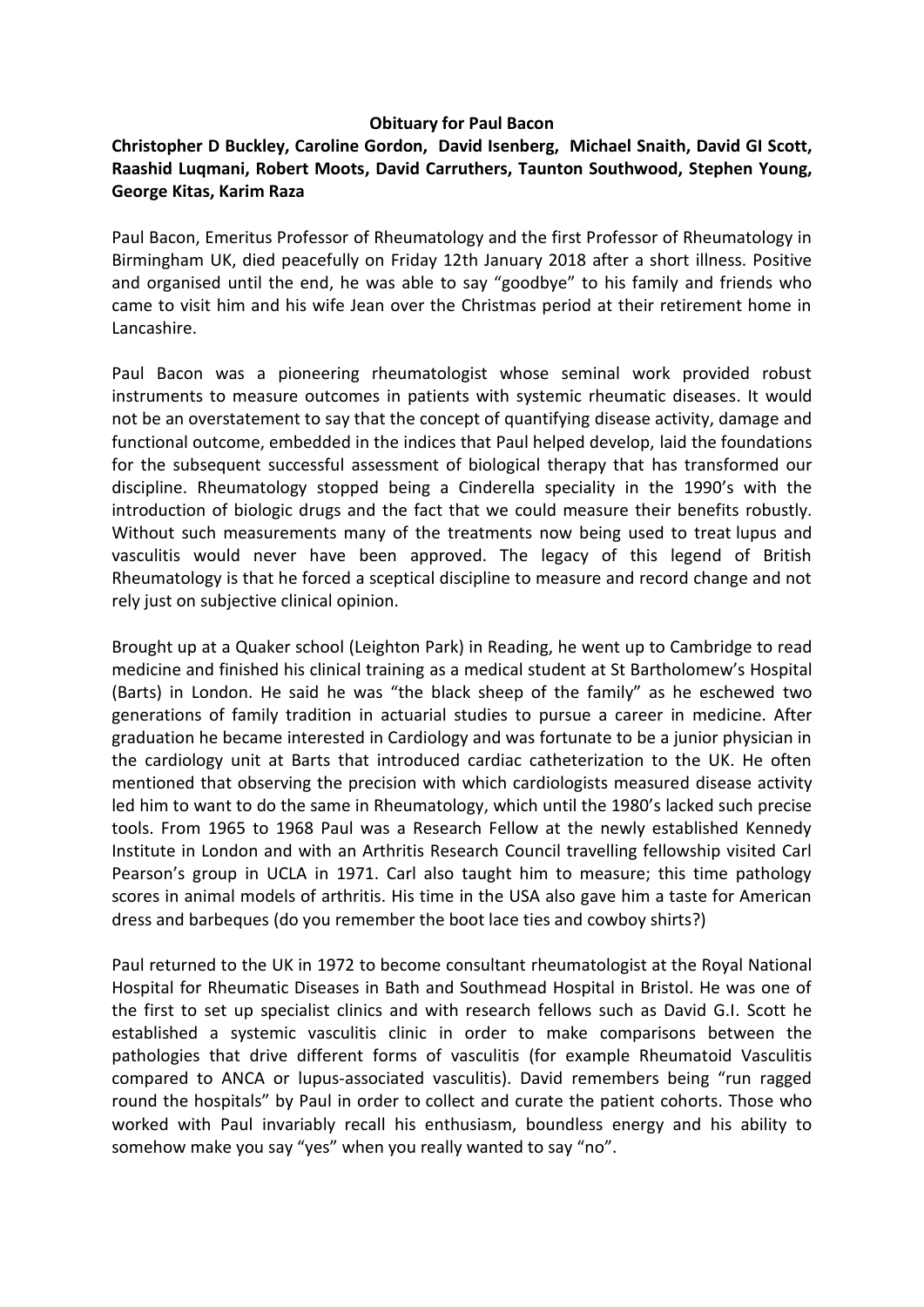Following the endowment of a chair in Rheumatology in Birmingham by the Arthritis Research Council (the predecessor of Arthritis Research UK), Paul was appointed as its foundation chair in 1981. The inspired use of the endowment, with further core funding by the ARC in the 1980's, was vital in allowing Rheumatology in Birmingham to develop. Along with many other UK units, Paul would not have been able to achieve his vision for Birmingham without such support. As David Scott recollects: "With the endowment, Paul was able to draw up a very detailed ten year plan for the expansion of Rheumatology in the Midlands and for the development of a first class combined clinical and laboratory unit. That he achieved all the goals he had set, in much less than ten years, including a dramatic expansion of Birmingham-linked clinical posts in the region, was characteristic of his vision and energy". It was even more remarkable as his predecessor (Clifford Hawkins) had been the only academically active Rheumatologist in the West Midlands at the time.

Paul was one of the first to use the principle of the physician's intention to treat to help derive outcome measures. Two decades later this same principle was used in the 2010 EULAR/ACR classification of Rheumatoid Arthritis, based on the intention to use methotrexate. In 1984 he founded the British Isles Lupus Assessment Group (BILAG) with Mike Snaith, Peter Maddison, David Isenberg and Asad Zoma. A picture of the "BILAG bench" where the idea of BILAG was born in Paul's garden in Birmingham was beautifully captured during the BILAG 21st celebrations in 2005 (see picture: Paul's apron shows that he was Head of Barbeque!). In 1988 the BILAG group, together with colleagues from Toronto (notably Dafna Gladman and Murray Urowitz) and Boston (Matt Liang) met in Birmingham at a meeting funded by NATO and organised by Paul. Its mission was to try and bring some harmony to the thorny issue of how best to assess disease activity in SLE. This group became established in 1991 as the Systemic Lupus Erythematosus Collaborating Clinics (SLICC) group and continues to meet twice a year.

By the early 1990's Paul had transformed the rheumatology department in Birmingham into a world class unit. He had come back from a sabbatical at the NIH in Bethesda in 1988 full of energy and re-inoculated with the American 'can-do' spirit. With characteristic energy he supported the development of the Birmingham Vasculitis Activity Score, published in 1994 with Raashid Luqmani and Robert Moots playing key roles. His consummate skills as a collaborator further revealed themselves. With Loic Guillevin, Wolfgang Gross, Gene Hunder and Cees Kallenberg and with Caroline Savage and Jo Adu in Birmingham, he drove comparisons between renal and rheumatological vasculitis for the first time. Much against perceived wisdom at the time, he and Raashid found that the mortality and morbidity in patients with airways vasculitis was similar to those with renal vasculitis. As in many areas Paul was the first to break down boundaries; this time across medical specialities. He pioneered the development of Paediatric Rheumatology in Birmingham, appointing Taunton Southwood as professor. He was one of the first to appreciate the need for transitional care as children with rheumatic diseases became adults and needed specialist clinical care.

During the late 1980's Paul began setting up specialist clinics, often an uphill struggle. With Eddie Tunn and Margaret Farr he established one of the first early arthritis clinics in the UK, based on his experiences in Bath. He set up a specialist clinic in scleroderma which Tom Sheeran and Mark Pugh ran for some time. Deborah Symmons and then Caroline Gordon established the Birmingham Lupus Cohort which, with Caroline's expert leadership, has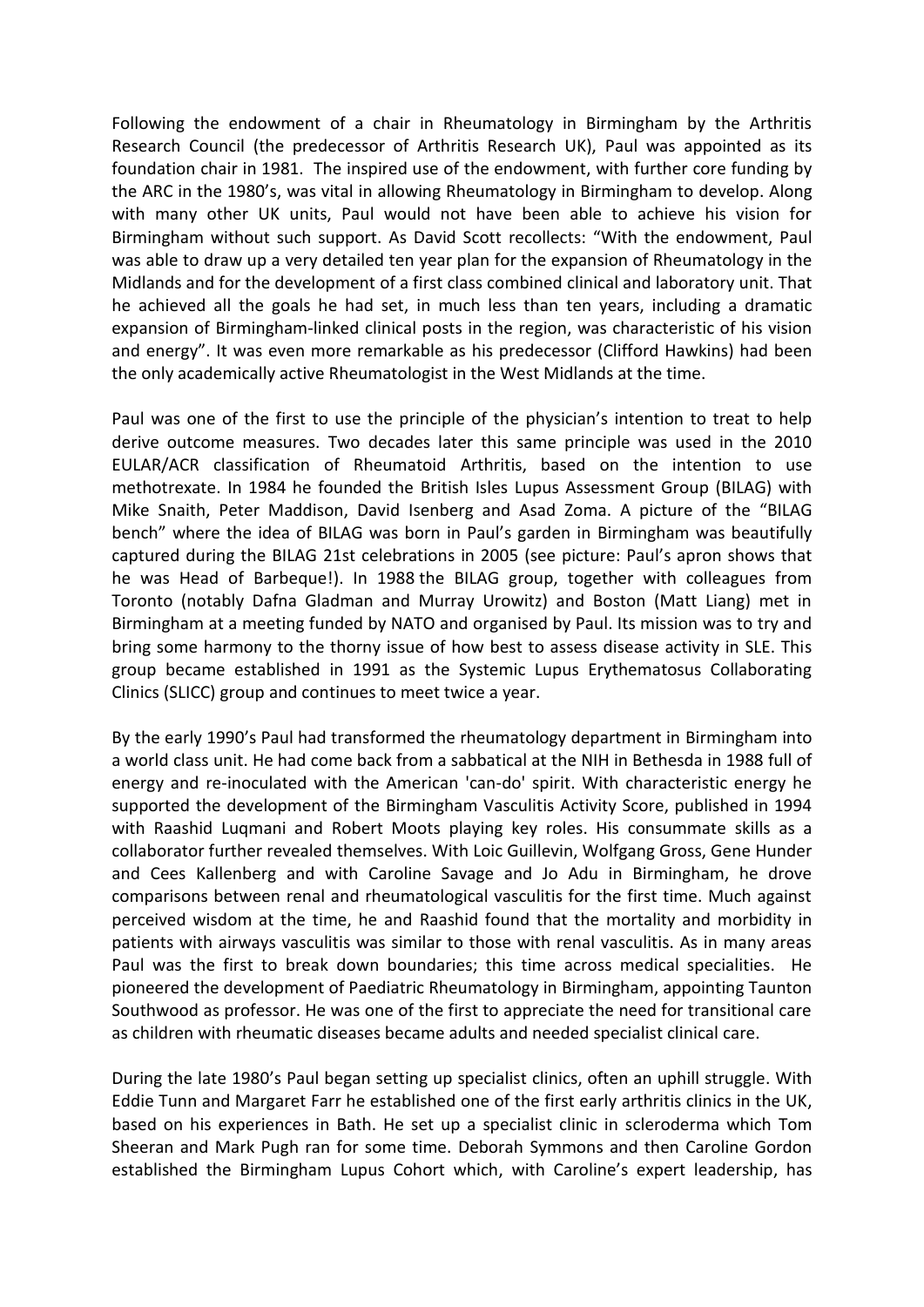become the Jewel in the Birmingham crown. He supported the development of specialist clinics in Bechet's and Sjogrens Syndromes and was delighted in his retirement to see the establishment of National Centres in these diseases involve colleagues in Birmingham such as Deva Situnayake (Bechets), Emma Derrett-Smith (Scleroderma) and Simon Bowman (Sjogrens).

Paul was not just interested in clinical indices for systemic rheumatic diseases. He also had a deep interest in the pathogenic mechanisms that underpin rheumatic diseases including Rheumatoid Arthritis and the Spondyloarthropathies. He was extremely supportive of discovery science within his unit. Soon after his move to Birmingham, laboratory studies on the processes driving joint damage in Rheumatoid Arthritis were established with a focus on oxidative damage with David Blake and immune cell dysfunction with Steve Young and Mike Salmon. During the 1990's he supported and encouraged the careers of Paul Emery (rheumatoid arthritis) and Hill Gaston (spondyloarthropathies) who moved to chairs in Leeds and Cambridge respectively. He also took pride in supporting and mentoring the career of non-clinical scientists such as Steve Young and Mike Salmon. Mike subsequently took over as Head of Department from 2002 until his cruelly premature retirement due to ill health in 2008. Mike made important scientific discoveries on naïve and memory T cells in health and disease and developed strategic links between the Birmingham Rheumatology unit and other renowned immunology departments, such as that in Birmingham and the Royal Free in London. Mike and Paul were instrumental in supporting and developing the careers of Chris Buckley and Karim Raza, who were both subsequently appointed to the Arthritis Research UK (ARUK) Chair in 2002 and 2017. In particular Paul took great delight in supporting the careers of those who came to train in the UK and was especially proud of the achievements of George Kitas in researching the cardiovascular comorbidities of Rheumatoid Arthritis. Paul also supported the development of metabolomics by facilitating the location of the first high field NMR spectrometer in Birmingham within the Department. Many scientists completed PhDs in the department during this time and they owe much to Paul's support and encouragement. In particular Darrell Pilling, Jane Goodall and Dagmar Scheel-Toellner were appointed as ARUK Fellows during this golden era for Paul.

Above all Paul was an enthusiast. He always took an interest in trainees, never smothered them, yet could be infuriatingly stubborn. His opinion was hard to change. He disliked U turns. Whilst this led him to remarkable achievements in the clinical arena, it got him into trouble with discovery scientists who wanted him to alter and retest his 'hypotheses' when there was overwhelming evidence against his view. In later years he was persuaded that changing your mind could actually be a sign of great strength. Many of those who worked with him remember Paul as a dogma-busting, disruptive force with a keen and astute mind and a first rate chairman of any panel he led. Many British rheumatologists trained with Paul during his 21 years as ARC Chair in Birmingham. We think he trained more Professors of Rheumatology than any other academic in the UK (16 and counting).

Paul's appointment in Birmingham coincided with the 'birth' of rheumatology as a medical sub-speciality. He made sure that all members of his unit took part in teaching medical students. Paul's patients with vasculitis captured the imagination of students. He used this to encourage some of the brightest medical students in Birmingham to consider Rheumatology as a career. He also persuaded a small but significant number of students to